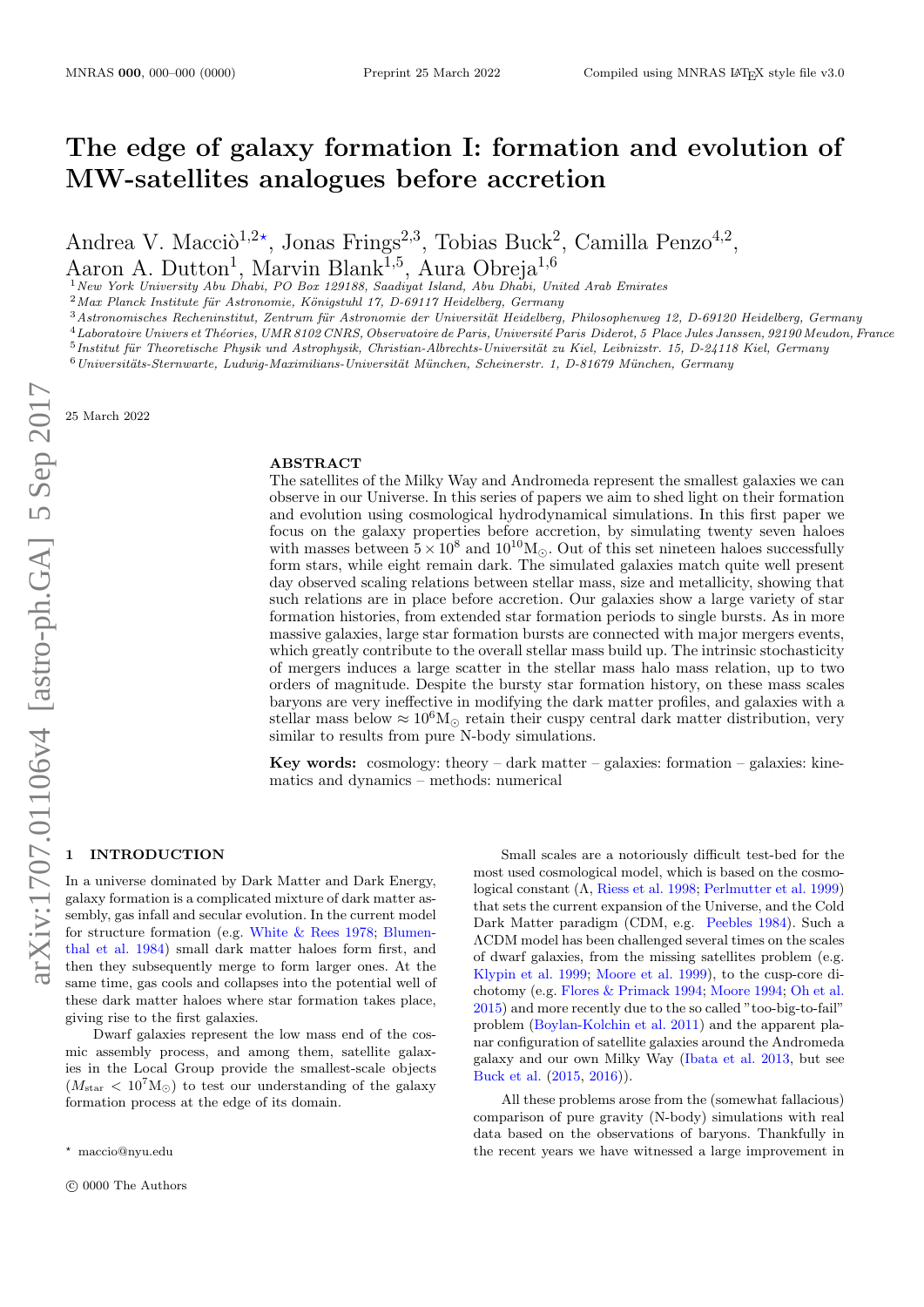our ability to simulate structure formation including baryons both on large cosmological scales (e.g. [Schaye et al.](#page-10-13) [2015;](#page-10-13) [Vo](#page-11-1)[gelsberger et al.](#page-11-1) [2014a;](#page-11-1) [Sawala et al.](#page-10-14) [2016b,](#page-10-14)[a\)](#page-10-15) and for single objects both on the scale of the Milky Way (e.g. Maccio [et al.](#page-10-16) [2012b;](#page-10-16) [Stinson et al.](#page-10-17) [2013;](#page-10-17) [Aumer et al.](#page-9-0) [2013;](#page-9-0) [Hopkins](#page-10-18) [et al.](#page-10-18) [2014;](#page-10-18) [Marinacci et al.](#page-10-19) [2014;](#page-10-19) [Wang et al.](#page-11-2) [2015;](#page-11-2) [Dutton](#page-10-20) [et al.](#page-10-20) [2015;](#page-10-20) [Wetzel et al.](#page-11-3) [2016\)](#page-11-3) and on the scale of dwarf galaxies (e.g. [Governato et al.](#page-10-21) [2012;](#page-10-21) [Simpson et al.](#page-10-22) [2013;](#page-10-22) [O˜norbe et al.](#page-10-23) [2015;](#page-10-23) [Sawala et al.](#page-10-15) [2016a;](#page-10-15) [Fitts et al.](#page-10-24) [2016\)](#page-10-24)

These simulations have strongly increased our understanding of galaxy formation and alleviated, if not solved, most of the ΛCDM problems on small scales (e.g. [Zolotov](#page-11-4) [et al.](#page-11-4) [2012;](#page-11-4) [Sawala et al.](#page-10-14) [2016b;](#page-10-14) [Tollet et al.](#page-11-5) [2016;](#page-11-5) [Wetzel](#page-11-3) [et al.](#page-11-3) [2016\)](#page-11-3)

It is nowadays possible to run simulations of a single galaxy with several million elements, and to do this for several galaxies covering a large fraction of their mass spectrum [\(Wang et al.](#page-11-2) [2015;](#page-11-2) [Chan et al.](#page-10-25) [2015\)](#page-10-25). Despite these advancements it is still very hard to attain such a resolution (10<sup>6</sup> elements) for the satellites of our own Galaxy in a full cosmological context, since this will require to resolve the whole object (Milky Way  $+$  satellites) with more than a billion particles. For comparison the best simulation today of the Milky Way, the Latte project [\(Wetzel et al.](#page-11-3) [2016\)](#page-11-3) has achieved  $\sim 10^7$  elements.

For this reason different approaches have been tried in the literature. In general the evolution of a satellite galaxy can be split in two parts, its formation and evolution before being captured by its final host (the isolation phase) and the accretion and subsequent evolution within the host (the satellite phase). In this optic many authors have decided to somehow neglect the formation process and to focus their attention on the second phase, by studying the effects of ram pressure and tidal effects of model (pre-cooked) galaxies while orbiting their host (e.g. [Kazantzidis et al.](#page-10-26) [2004;](#page-10-26) [Mayer et al.](#page-10-27) [2006;](#page-10-27) [Kang & van den Bosch](#page-10-28) [2008;](#page-10-28) [D'Onghia](#page-10-29) [et al.](#page-10-29) [2009;](#page-10-29) [Chang et al.](#page-10-30) [2013;](#page-10-30) [Kazantzidis et al.](#page-10-31) [2017,](#page-10-31) and references therein).

In this work we want to combine the two approaches, cosmological simulations and simulations of galaxy accretion: namely we want to use cosmological hydrodynamical simulations to generate the initial conditions for the isolated simulations of satellite galaxy interaction. In this first paper (hereafter PaperI) we present the results of a set of 27 high resolution simulations of galaxies forming in dark matter haloes with masses between  $5 \times 10^8$  and  $10^{10}$ M<sub>O</sub>. These simulations are meant to represent the properties of the satellite galaxies *before* accretion, that we assume to happen at  $z = 1$ . In the second paper (Frings et al. 2017, hereafter PaperII) we will study in detail the environmental effects (ram pressure, tidal forces, mass removal, etc.) on the galaxy properties untill today's time.

The goal of our approach is to use more realistic initial conditions to better understand the effects of accretion and environment on the evolution of the smallest galaxies we see today.

This paper is organized as follows, in section 2 we will introduce our code and the hydrodynamical cosmological simulations used in this paper. In section 3 we will present the evolution of our galaxies from redshift ∼ 100 to accretion redshift that we set equal to one (Macci $\&$  Fontanot [2010\)](#page-10-32). We will concentrate on scaling relations between structural

<span id="page-1-0"></span>

| Res            | $m_{dm}$             | $m_{\rm gas}$        | $\epsilon_{\rm dm}$ | $\epsilon_{\rm gas}$ |
|----------------|----------------------|----------------------|---------------------|----------------------|
|                | $\rm M_{\odot}$      | $M_{\odot}$          | pс                  | pc                   |
| 1              | $4.58 \times 10^{3}$ | $9.14 \times 10^{2}$ | 47                  | 21                   |
| $\overline{2}$ | $2.02 \times 10^{3}$ | $4.04 \times 10^{2}$ | 31                  | 14                   |
| 3              | $1.36 \times 10^{3}$ | $2.70 \times 10^{2}$ | 31                  | 14                   |
| 4              | $6.00 \times 10^{2}$ | $1.19 \times 10^{2}$ | 21                  | 9                    |

Table 1. The four different Mass and spatial resolution levels used in our simulations.

parameters, on the dark matter, gas and stellar content and on the relation between star formation and dark matter response. In section 4 we will present our discussion and conclusion on this first phase of the life of (future) satellites, while we leave to PaperII the description of the accretion phase.

## 2 SIMULATIONS

 $\overline{a}$ 

## 2.1 Initial Conditions

The simulations presented here are a series of fully cosmological "zoom-in" simulations of galaxy formation run in a flat ΛCDM cosmology with parameters from the 7th year data release from the WMAP satellite [\(Komatsu et al.](#page-10-33) [2011\)](#page-10-33): Hubble parameter  $H_0 = 70.2$  km s<sup>-1</sup> Mpc<sup>-1</sup>, matter density  $\Omega_{\rm m} = 0.2748$ , dark energy density  $\Omega_{\Lambda} = 1 - \Omega_{\rm m} - \Omega_{\rm r} =$ 0.7252, baryon density  $\Omega_{\rm b} = 0.04572$ , power spectrum normalization  $\sigma_8 = 0.816$ , power spectrum slope  $n = 0.968$ . The haloes simulated in this paper have been initially selected from two cosmological boxes of size  $L = 10$  and  $L = 15$  $h^{-1}$ Mpc and initially run at two different resolutions either with  $400^3$  with  $350^3$  dark matter particles.

We chose 27 haloes to be re-simulated at much higher resolution using (depending on the mass) a zoom in factor of  $8<sup>3</sup>$  or  $12<sup>3</sup>$ , and with the inclusion of baryons. We use a mod-ified version of the GRAFIC2 package [\(Bertschinger](#page-9-1) [2001\)](#page-9-1) as described in [Penzo et al.](#page-10-34) [\(2014\)](#page-10-34) to create the zoom-in initial conditions. Depending on the initial number of particles  $(400^3 \text{ or } 350^3)$ , the box size  $(10 \text{ or } 15 \text{ } h^{-1}\text{Mpc})$  and on the zoom level (8 or 12) we attain slightly different mass resolutions for the different galaxies. In all cases we have about one million elements within the virial radius at  $z = 1$ . The softening has been chosen to be  $\approx 1/70$  of the intraparticle distance [\(Power et al.](#page-10-35) [2003\)](#page-10-35) for the dark matter, and it has been rescaled for the gas as the square root of the mass difference in order to ensure a constant force resolution [\(Moster et al.](#page-10-36) [2010\)](#page-10-36). For the dark matter it ranges from 47 pc to 21 pc and from 21 to 9.4 pc for the gas. Our choice of softening is just a rescaling of the NIHAO resolution [\(Wang et al.](#page-11-2) [2015\)](#page-11-2), which provides a convergence radius well below  $1\%$  of the virial radius (see discussion in [Tollet](#page-11-5) [et al.](#page-11-5) [2016\)](#page-11-5). Our high numerical resolution also ensures us that the half mass radius of the galaxy is resolved with at least few hundred mass elements, allowing us to study the response of dark matter to galaxy formation on the scales probed by the observations. Table [1](#page-1-0) contains all the needed information about the mass and space resolution.

Star particles have an initial mass set to equal to 1/3 of the gas particle mass, They then return a fraction of their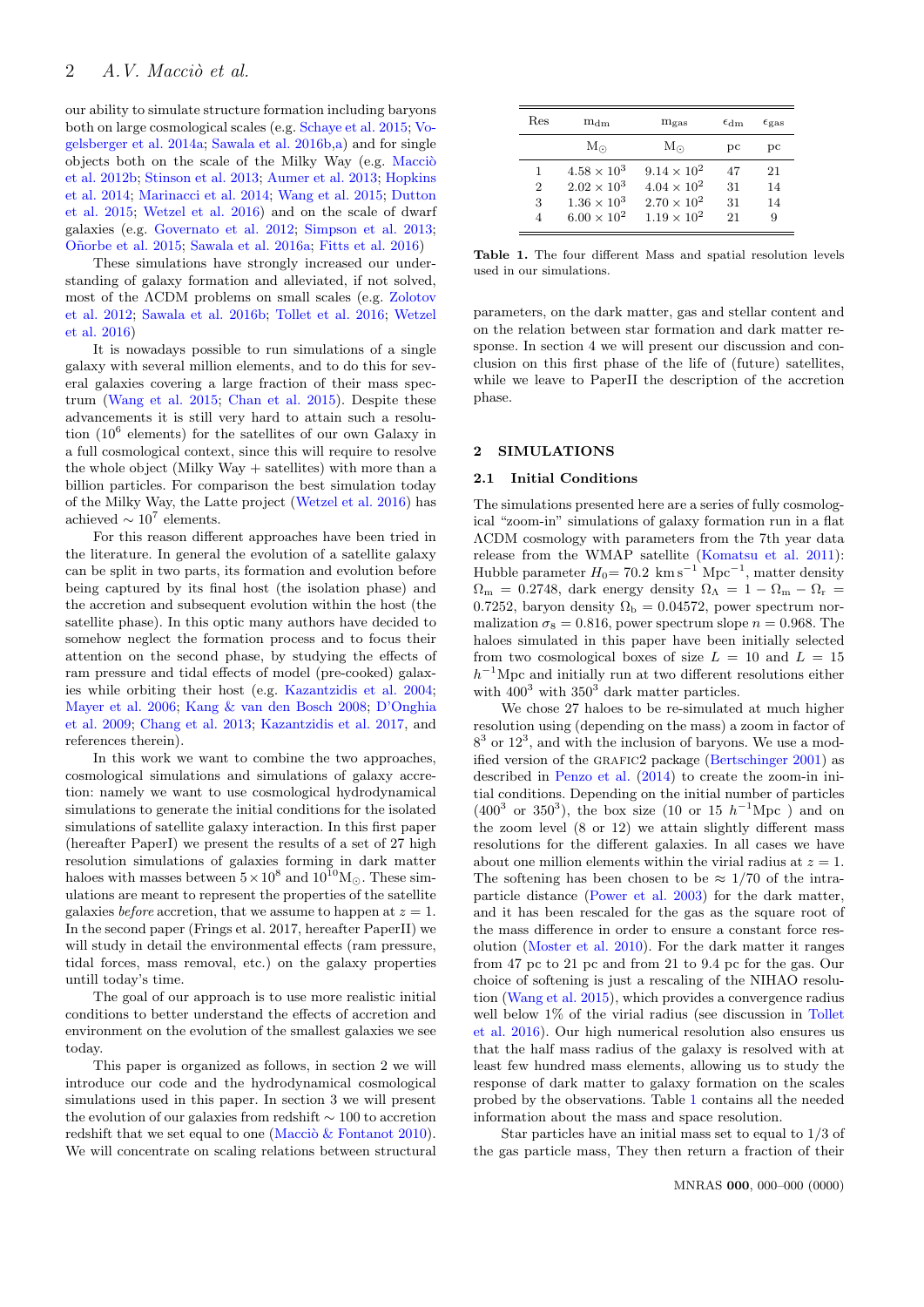

<span id="page-2-1"></span>Figure 1. The mass accretion history of our simulations. Solid (dotted) lines indicate haloes that are "centrals" ("satellites") at  $z = 0$ . Red is used for luminous satellites, while black represents dark ones.

mass to the IGM via stellar winds (see [Shen et al.](#page-10-37) [2010,](#page-10-37) for more details), this implies that even our least (stellar) massive galaxies are resolve with several hundred stellar particles. Table [2](#page-2-0) contains the detailed information on the properties of each galaxy, the last column refers to the corresponding resolution in table [1.](#page-1-0)

### 2.1.1 Central vs. Satellite-like initial conditions

Since we aim to compare our  $z = 1$  simulation results with the properties of local galactic satellites one might wonder if selecting haloes that are actual satellites at  $z = 0$  (but still isolated at  $z = 1$ ) would make a difference w.r.t. using haloes that are isolated (centrals) also at  $z = 0$ .

In order to test this point we have selected our haloes to be zoomed from two different environments. Galaxies at resolution 2 and 4 have been selected to be isolated by  $z = 0$ , meaning they are the "central" object in their halo. Galaxies at resolution 1 and 3, on the contrary, are all "satellites" of a more massive object (at least a factor or 20) by  $z = 0$ . Despite the very different final environment, the two classes of objects have, at a fixed mass, very similar mass accretion histories (up to  $z = 1$ ) and formation redshifts as shown in figure [1.](#page-2-1) As a consequence the luminous properties of the galaxies at  $z = 1$  do not clearly separate in any of the correlations we have studied in this paper; we have then decided to treat all haloes as a single family.

#### 2.2 Hydrodynamical code

All haloes have been run only to  $z = 1$ , since after this time we assume that the haloes will be accreted onto a more massive object, becoming hence satellites (e.g. Maccio  $\&$ [Fontanot](#page-10-32) [2010\)](#page-10-32). The evolution of our haloes after accretion

| $M_{200}$             | $\rm M_{\rm star}$   | $\rm M_{gas}^{cold}$   | $r_h^{2D}$ | $\sigma_v$      | Res            |
|-----------------------|----------------------|------------------------|------------|-----------------|----------------|
| $\rm M_{\odot}$       | $\rm M_{\odot}$      | $M_{\odot}$            | pc         | $\rm km~s^{-1}$ |                |
| $1.13 \times 10^{10}$ | $4.47 \times 10^{6}$ | $8.62 \times 10^{7}$   | 337        | 12.3            | 3              |
| $1.03 \times 10^{10}$ | $8.97 \times 10^{6}$ | $2.44 \times 10^{7}$   | 630        | 15.1            | 3              |
| $6.33 \times 10^{9}$  | $1.05 \times 10^{6}$ | $1.73 \times 10^{7}$   | 148        | 9.3             | $\mathbf{1}$   |
| $6.02 \times 10^{9}$  | $3.74 \times 10^6$   | $1.46\times10^7$       | 553        | 13.1            | 3              |
| $5.72\ \times\!10^9$  | $1.81 \times 10^{6}$ | $3.22 \times 10^{7}$   | 243        | 8.3             | 3              |
| $5.70 \times 10^{9}$  | $1.19 \times 10^{6}$ | $3.08 \times 10^{5}$   | 219        | 5.6             | $\overline{2}$ |
| $5.55 \times 10^{9}$  | $4.53 \times 10^{6}$ | $1.31 \times 10^{6}$   | 394        | 10.6            | $\overline{2}$ |
| $5.01 \times 10^{9}$  | $4.59 \times 10^{4}$ | $2.08 \times 10^{6}$   | 151        | 6.2             | $\overline{2}$ |
| $4.48 \times 10^{9}$  | $5.65 \times 10^5$   | $5.48 \times 10^{6}$   | 301        | 10.6            | 3              |
| $4.45 \times 10^{9}$  | $1.27 \times 10^{6}$ | $1.29 \times 10^{7}$   | 212        | 7.6             | $\overline{2}$ |
| $4.09 \times 10^{9}$  | $7.41 \times 10^5$   | $9.78 \times 10^6$     | 172        | 8.6             | $\overline{2}$ |
| $3.89 \times 10^{9}$  | $1.29 \times 10^{6}$ | $8.05 \times 10^{6}$   | 260        | 11.3            | $\overline{2}$ |
| $3.81 \times 10^{9}$  | $\overline{0}$       | $\overline{0}$         |            |                 | $\overline{2}$ |
| $3.61 \times 10^{9}$  | $4.01 \times 10^5$   | $5.86 \times 10^{6}$   | $152\,$    | 9.45            | $\overline{2}$ |
| $3.51 \times 10^{9}$  | $4.07 \times 10^5$   | $3.99 \times 10^5$     | 194        | 7.15            | $\overline{2}$ |
| $3.19 \times 10^{9}$  | $\overline{0}$       | $\overline{0}$         |            |                 | $\overline{2}$ |
| $3.08 \times 10^{9}$  | $\Omega$             | $\overline{0}$         |            |                 | $\overline{2}$ |
| $2.95 \times 10^9$    | $5.46 \times 10^5$   | $3.33 \times 10^5$     | 172        | 8.9             | 3              |
| $2.85 \times 10^{9}$  | $\theta$             | $\Omega$               |            |                 | 3              |
| $1.82 \times 10^9$    | $1.45 \times 10^5$   | $2.99 \times 10^{3}$   | 202        | 7.23            | $\overline{4}$ |
| $1.70 \times 10^{9}$  | $1.96 \times 10^5$   | $2.43 \times 10^{3}$   | 77         | 3.4             | $\overline{4}$ |
| $1.38 \times 10^{9}$  | $\theta$             | $6.1 \times 10^{4}$    |            |                 | $\overline{4}$ |
| $1.32 \times 10^9$    | $\overline{0}$       | $4.81\ \times\!10^{2}$ |            |                 | $\overline{4}$ |
| $1.11 \times 10^{9}$  | $\theta$             | $1.18 \times 10^{5}$   |            |                 | $\overline{2}$ |
| $1.07 \times 10^{9}$  | $4.48 \times 10^{4}$ | $8.91 \times 10^{5}$   | 138        | 5.7             | 3              |
| $8.01 \times 10^8$    | $\Omega$             |                        |            |                 | $\overline{4}$ |
| $4.50 \times 10^8$    | $4.25 \times 10^{4}$ | $4.14 \times 10^{5}$   | 102        | 4.8             | 3              |

<span id="page-2-0"></span>Table 2. Parameters of the simulated galaxies: total halo mass  $(M_{200})$ , stellar mass  $(M_{star})$ , cold  $(T < 15000)$  gas mass  $(M_{gas}^{cold})$ , 2D half mass radius  $(r_h^{2D})$ , l.o.s. stellar velocity dispersion  $(\sigma_v)$ . The last column (Res) indicates the resolution of the simulation, see table [1](#page-1-0) for more details. Galaxies are listed in order of (decreasing) halo mass, dark haloes have zero stellar mass.

is described in PaperII. For this paper we will only present the properties of our simulated galaxies at  $z = 1$  or earlier times.

The simulations have been performed with the SPH code gasoline [\(Wadsley et al.](#page-11-6) [2004\)](#page-11-6). The setup of the code is the same as the one used in the MaGICC papers  $(Maccio)$ [et al.](#page-10-16) [2012b;](#page-10-16) [Stinson et al.](#page-10-17) [2013;](#page-10-17) [Kannan et al.](#page-10-38) [2014\)](#page-10-38), the code includes metal cooling, chemical enrichment, star formation, feedback from massive stars and super novae (SN). Stars are formed from gas cooler than  $T = 15000$  K, and denser than  $n_{\text{th}} = 60 \text{cm}^{-3}$ , this number represents the density of a "kernel" of particles (32) inside a sphere of radius equal to the softening (see [Wang et al.](#page-11-2) [2015\)](#page-11-2). We adopt a star formation efficiency parameter  $c_*=0.1$ . The cooling used in this paper is described in detail in [Shen et al.](#page-10-37) [\(2010\)](#page-10-37) and includes photoionization and heating from the [Haardt &](#page-10-39) [Madau](#page-10-39) [\(2012\)](#page-10-39) ultraviolet (UV) background, Compton cooling, and Hydrogen, Helium and metal line cooling.

SN feedback is implemented using the blastwave approach as described in [Stinson et al.](#page-10-17) [\(2013\)](#page-10-17), which relies on delaying the cooling for particles near the SN event. We also add what we dubbed Early Stellar Feedback, namely we inject as thermal energy 10% the UV luminosity of the stars before any SN events take place, without disabling the cooling (see [Stinson et al.](#page-10-17) [2013,](#page-10-17) for more details).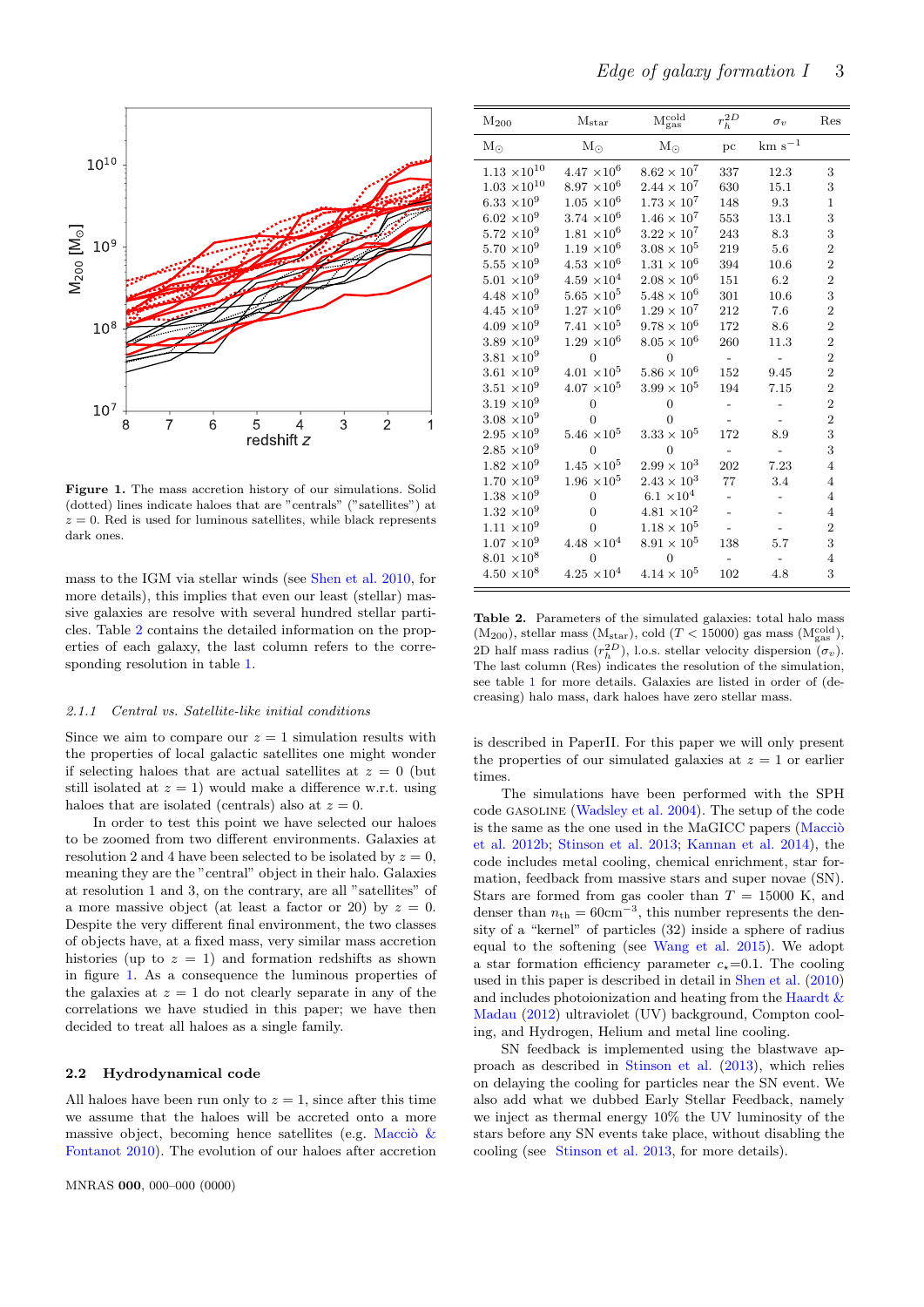

<span id="page-3-1"></span>Figure 2. The stellar mass halo mass relation for our simulated galaxies at  $z = 1$ . The colorful points are haloes with stars, while the red empty circles represent dark haloes. The abundance matching relations from [Moster et al.](#page-10-40) [\(2013\)](#page-10-40) and [Behroozi et al.](#page-9-2) [\(2013\)](#page-9-2) are shown in black and cyan respectively, the dashed lines indicate the extrapolation to lower masses.

Haloes in our zoom-in simulations were identified using the MPI+OpenMP hybrid halo finder  $AHF<sup>1</sup>$  $AHF<sup>1</sup>$  $AHF<sup>1</sup>$  [Knollmann &](#page-10-41) [Knebe](#page-10-41) [\(2011\)](#page-10-41). The virial masses of the haloes are defined as the mass within a sphere containing  $\Delta = 200$  times the cosmic critical matter density. The virial (total) mass is denoted as  $M_{200}$ , the virial radius as  $r_{200}$ , finally  $M_{\text{star}}$  indicates the total stellar mass within  $0.1r_{200}$ .

## 3 RESULTS

In the following we will present the results of our simulated galaxies. In all plots simulations are always shown at  $z = 1$ , which represents the time at which (on average) these haloes will be accreted onto a more massive halo. In most of the plots the simulation results are represented by color dots or lines. The same color corresponds to the same galaxy in all plots, making easier to connect the different properties of the same galaxy across the various figures.

# 3.1 Dark, stellar and gas masses at  $z=1$

At first we look into the relation between stellar mass and halo mass for our galaxies. Results are shown in figure [2,](#page-3-1) where colorful circles represent haloes that did form stars, while empty red circles show "dark" haloes. The grey and cyan lines represent the abundance matching relations from [Moster et al.](#page-10-40) [\(2013\)](#page-10-40) and [Behroozi et al.](#page-9-2) [\(2013\)](#page-9-2), respectively. All our galaxies seem to prefer a lower stellar mass than what is predicted by Behroozi and collaborators and being

<span id="page-3-0"></span>



<span id="page-3-2"></span>Figure 3. The gas to total mass ratio as a function of stellar mass. The grey dashed line represents the cosmic value  $\Omega_b/\Omega_m = 0.155$ for the WMAP7 cosmology. The galaxy color coding is the same as in figure [2.](#page-3-1)

more in agreement with a simple extrapolation of the Moster relation (the extrapolated part is marked by a dashed line in both cases).

An interesting thing to notice is the very large scatter (0.45 dex) in stellar mass at a fixed halo mass: for example for a halo mass around  $7\times10^9$   $\mathrm{M}_\odot$  the ratio between stellar mass and halo mass changes by about two orders of magnitude from  $10^{-3}$  to  $10^{-5}$ . We will return to the origin of this scatter later in section [3.4.](#page-7-0)

For halo masses below  $4 \times 10^9$ M<sub> $\odot$ </sub> about half of the haloes remain dark, in other words they are not able to create a single stellar particle. This is in fairly good agreement with previous results of [Sawala et al.](#page-10-15) [\(2016a,](#page-10-15) see also [Simp](#page-10-22)[son et al.](#page-10-22) [\(2013\)](#page-10-22)) which use several hydrodynamic cosmological simulations of the Local Group to study the discriminating factors for galaxy formation (i.e. being luminous) in low mass haloes. Based on their (larger) sample of haloes they also found about half of the haloes remaining dark at  $z = 1$ at these mass scales. Such a dark fraction is also consistent with what is required to solve the so-called missing satel-lite problem [\(Klypin et al.](#page-10-4) [1999;](#page-10-4) Macciò et al. [2010;](#page-10-42) [Sawala](#page-10-15) [et al.](#page-10-15) [2016a\)](#page-10-15). Despite the large number of dark haloes, it is interesting to notice that the lowest mass halo in our sample (cyan point with  $M_{200} = 5 \times 10^8 \text{M}_{\odot}$ ) is nevertheless luminous with about  $10^4 M_{\odot}$  of stars.

At the mass scales analyzed in this paper, we expect galaxies to be quite inefficient in accreting baryons due to the UV background (e.g. [Gnedin](#page-10-43) [2000;](#page-10-43) [Hoeft et al.](#page-10-44) [2006;](#page-10-44) [Okamoto et al.](#page-10-45) [2008;](#page-10-45) [Simpson et al.](#page-10-22) [2013;](#page-10-22) [Noh & McQuinn](#page-10-46) [2014\)](#page-10-46). In figure [3](#page-3-2) we show the gas to total mass fraction as a function of stellar mass. All galaxies are strongly baryon "deprived" with respect to the universal baryon fraction (represented by the grey dashed line), with some galaxies able to accrete (and retain) less than 10% of the available baryonic budget, almost regardless of their stellar mass.

On the other hand the very low gas fraction could also be a result of gas outflows due to SNe, given that the mass loading factor of winds increases at lower circular velocities [\(Dutton](#page-10-47) [2012\)](#page-10-47).

Such question has been raised before, for example [Simp-](#page-10-22)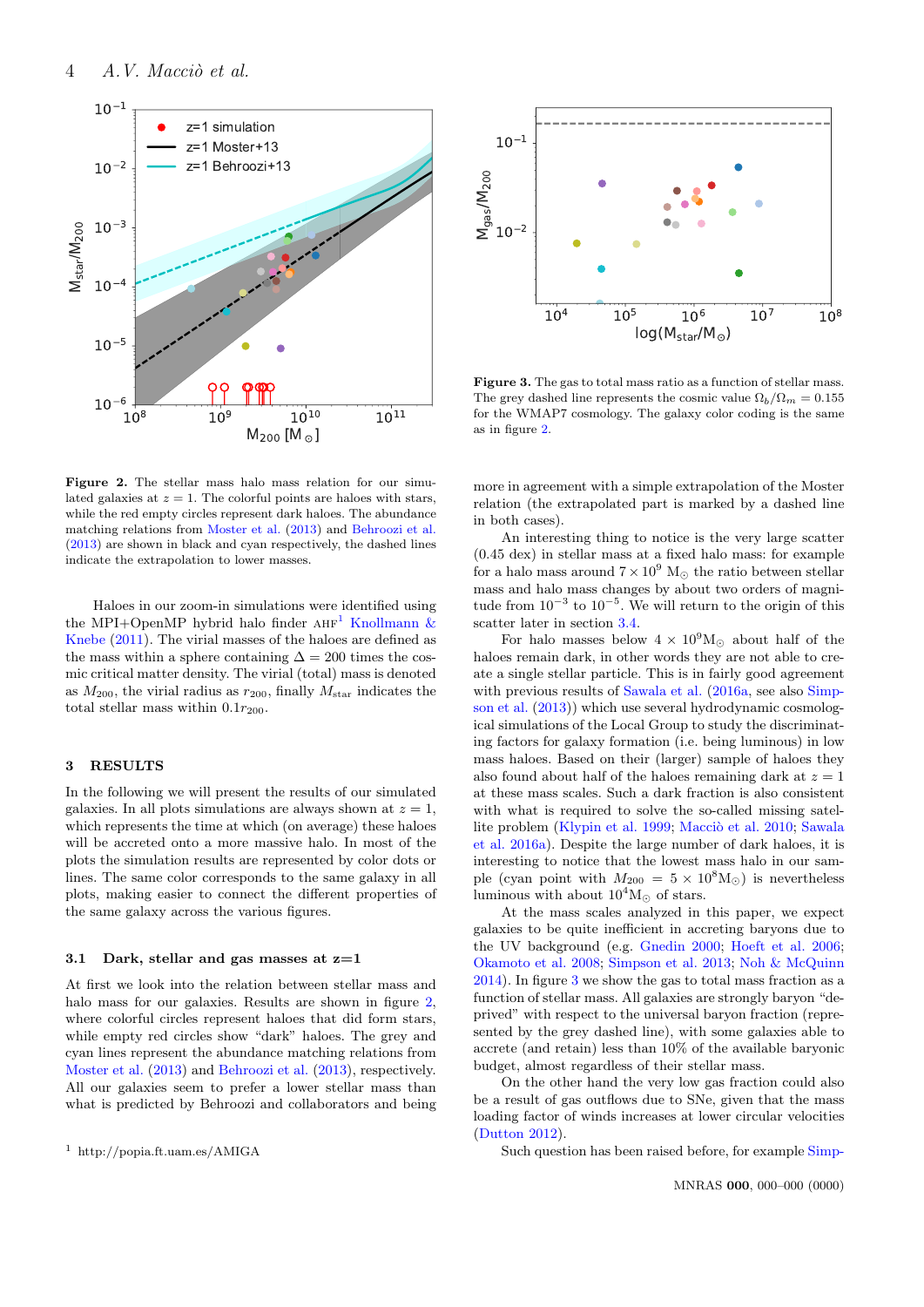

<span id="page-4-0"></span>Figure 4. The gas to total mass ratio as a function of virial mass. The grey dashed line represents the cosmic value  $\Omega_b/\Omega_m = 0.155$ for the WMAP7 cosmology. The galaxy color coding is the same as in figure [2,](#page-3-1) while empty circles represent dark haloes (i.e. haloes that did not form stars).

[son et al.](#page-10-22) [\(2013\)](#page-10-22) used a set of AMR (adaptive mesh refinement) cosmological simulations to study the effect of reionization on the gas fraction of haloes with masses about  $10^9$ M<sub> $\odot$ </sub>. They found that reionization is primarily responsible for preventing gas accretion in their simulations.

In our case we can use the "dark" haloes, i.e. haloes that did not form any stars, to also address this question, since obviously they have been affected by the UV background but not by SN explosions. In figure [4](#page-4-0) we plot the gas fraction as a function of the virial mass of the halo. Dark haloes (represented by empty symbols) have similar gas fractions as luminous haloes with the same total mass, strongly suggesting that the UV background is the main reason for the lack of baryons at these mass scales in good agreement with previous studies [\(Simpson et al.](#page-10-22) [2013;](#page-10-22) [Sawala et al.](#page-10-15) [2016a\)](#page-10-15)

Our galaxies are quite inefficient in converting their (cold) gas into stars, as shown in figure [5,](#page-4-1) where we plot the cold gas fraction, defined as the mass in gas with  $T < 15000$ and hence eligible for star formation, as a function of the total stellar mass. Most galaxies have four to six times more cold gas than stars at  $z = 1$ . Since today's Milky Way and M31 satellites are very gas poor, this implies that environmental transformation (e.g. ram pressure stripping) should play an important role in removing gas and completely quenching these galaxies after accretion (see PaperII).

#### 3.2 Galaxy properties and scaling relations

Despite that our simulations are for isolated haloes, their aim is to predict the properties of the progenitor (pre-infall) of galactic satellites. It then makes sense to compare their structural parameters (radius, velocity dispersion etc.) at  $z = 1$ , before infall, with the observations of Milky-Way and Andromeda satellites.

For the observational data we have used a compilation from M. Collins (private communication) which includes results for the Milky-Way and the Andromeda (M31) galaxy satellites including: [Walker et al.](#page-11-7) [\(2009,](#page-11-7) MW), [Koposov et al.](#page-10-48) [\(2011,](#page-10-48) MW), [Tollerud et al.](#page-10-49) [\(2012,](#page-10-49) [2013,](#page-11-8) M31), [Ho et al.](#page-10-50)



<span id="page-4-1"></span>Figure 5. The cold gas mass fraction as function of stellar mass. Cold gas is defined as gas with  $T < 15000$ K. The galaxy color coding is the same as in figure [2.](#page-3-1)

[\(2012,](#page-10-50) M31), [Collins et al.](#page-10-51) [\(2013,](#page-10-51) M31), [Collins et al.](#page-10-51) [\(2013,](#page-10-51) M31), [Kirby et al.](#page-10-52) [\(2013,](#page-10-52) MW), and [Martin et al.](#page-10-53) [\(2014,](#page-10-53) M31).

In figure [6](#page-5-0) we show the relation between the half (stellar) mass radius and the stellar velocity dispersion. In order to mimic observations, the  $r<sub>h</sub><sup>2D</sup>$  has been computed in two dimensions, meaning that we randomly project each galaxy and then compute the half mass radius using 2D shells; the velocity dispersion is computed along the projection radius of the satellite, equivalent to a line of sight velocity dispersion. We then repeat this procedure ten times for each galaxy and show the average result and its one sigma scatter for every galaxy.

The simulations reproduce quite nicely the trend of the observations especially for isolated haloes (blue crosses), but they have a smaller scatter than the one observed in the MW and M31. We will show in PaperII, that this scatter increases substantially after the satellite is accreted and tidally perturbed.

In figure [6](#page-5-0) the properties of the galaxies are shown at  $z = 1$  which we assume to be the accretion redshift for all satellites. This is clearly a quite strong assumption since both observations and simulations do show a quite large scatter in the satellite accretion redshift (Macci $\delta \&$  Fontanot [2010;](#page-10-32) [Weisz et al.](#page-11-9) [2014\)](#page-11-9). In order to test the impact of our single accretion redshift approach, in figure [7](#page-5-1) we show the same quantities as in figure  $6$ , but this time we have computed them at a different redshift (chosen random between 1 and 3) for every galaxy. While some points do move, we do not see any particular systematic change in the plot, which makes us confident that we are not introducing any strong bias by performing our study at  $z = 1$ .

Figure [8](#page-5-2) shows the relation between stellar mass and metallicity. The simulated galaxies have the same color coding as in figure [2](#page-3-1) and are compared with observations from [Kirby et al.](#page-10-54) [\(2011,](#page-10-54) [2013\)](#page-10-52). Down to a stellar mass of about  $10^6$  M<sub>o</sub> there is a fairly good agreement between simulations and observations. Between stellar masses of  $10^5$  M<sub> $\odot$ </sub> and  $10^6$  M<sub> $\odot$ </sub> the simulations start to have lower metallicity compared with observations, and below  $10^5$  M<sub> $\odot$ </sub> they have too low metallicities, by more than two dex. We ascribed this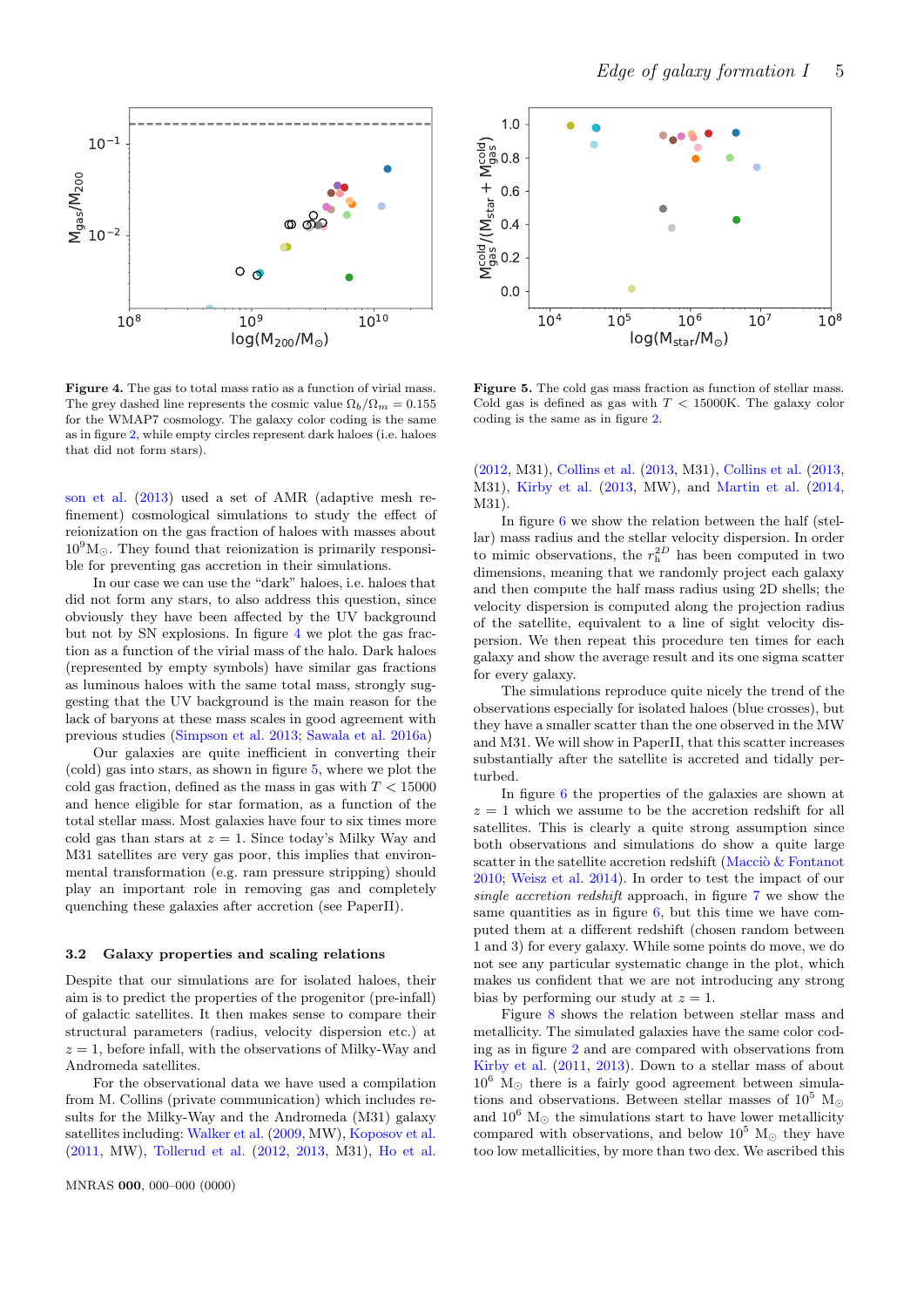

<span id="page-5-0"></span>Figure 6. The 2D half mass radius vs. the line of sight stellar velocity dispersion. Simulation results are color coded as in figure [2,](#page-3-1) the error bars represent the  $1 - \sigma$  scatter from ten different projections. Crosses with error bars represent observational data from [Collins et al.](#page-10-51) [\(2013\)](#page-10-51), see text for more details.



<span id="page-5-1"></span>Figure 7. Same as figure [6](#page-5-0) but using a random redshift between 1 and 3 to compute the properties of the galaxies.

difference to the inability of our enrichment algorithms to cope with very rapid and very small star formation bursts. At these very low stellar masses, our galaxies have a very rapid single stellar burst (see figure [9\)](#page-6-0) which happens on time scales comparable to our internal time stepping. This means that the time resolution is too short to properly enrich the gas and hence the very low metallicity. We plan to improve our chemistry network and revisit this issue in a future publication.

The ability of our more luminous galaxies to match the stellar mass metallicity relation suggests that this relation is already in place before the infall and that tidal effects will make the galaxies move along the relation, see PaperII for more details.



<span id="page-5-2"></span>Figure 8. Stellar mass - metallicity relation. Observations from [Kirby et al.](#page-10-54) [\(2011,](#page-10-54) [2013\)](#page-10-52) are represented by black and grey symbols with error-bars. Simulation results are color coded as in figure [2;](#page-3-1) the triangles represent an upper limit to the satellite metallicity.

#### 3.3 Star formation rate and halo response

As already mentioned above the star formation rate at the edge of galaxy formation is quite stochastic and made of rapid bursts, followed by long quiescent periods, as shown in figure [9,](#page-6-0) where the star formation is computed over a period of 100 Myrs. In this figure galaxies are ordered by halo mass (according to table [2\)](#page-2-0) but retain the same coloring scheme as in figure [2.](#page-3-1)

Galaxies with similar halo mass (i.e. in neighboring panels in figure [9\)](#page-6-0) show quite diverse star formation histories, with different times and intensities for the stellar bursts. This is in quite good agreement with the diversity in the stellar mass assembly of satellites in the Milky Way and M31, as observed by [Weisz et al.](#page-11-9) [\(2014\)](#page-11-9). In figure [10](#page-6-1) we directly compare the cumulative stellar mass growth of our simulated galaxies (color coded according to their stellar mass) with the results of Weisz and collaborators up to  $z = 1$ . As already noted in previous simulations [\(Governato et al.](#page-10-55) [2015;](#page-10-55) [Fitts et al.](#page-10-24) [2016;](#page-10-24) [Wetzel et al.](#page-11-3) [2016\)](#page-11-3) we are also able to nicely reproduce the diversity of the observed dwarf galaxies star formation histories.

Several recent papers have pointed out a correlation between repeated gas outflows due to star formation bursts and the expansion of the inner dark matter distribution [\(Pontzen](#page-10-56)  $\&$  Governato [2012;](#page-10-56) Macciò et al. [2012b;](#page-10-16) [Di Cintio et al.](#page-10-57) [2014;](#page-10-57) [Madau et al.](#page-10-58) [2014;](#page-10-58) [Chan et al.](#page-10-25) [2015;](#page-10-25) [Dutton et al.](#page-10-59) [2016;](#page-10-59) [Read](#page-10-60) [et al.](#page-10-60) [2016;](#page-10-60) [Tollet et al.](#page-11-5) [2016\)](#page-11-5). It is then interesting to look at the inner slope of the dark matter density profile in the hydro simulations and to compare this to their Dark Matter Only (DMO) counterparts. In figure [11](#page-7-1) we show the logarithmic slope of the dark matter density profile  $(\alpha = d \log(\rho)/d \log r)$ computed between 1 and 2% of the virial radius, versus the stellar mass to halo mass ratio. We chose the latter quantity since it has been shown to be the most correlated with  $\alpha$  [\(Di](#page-10-57) [Cintio et al.](#page-10-57) [2014\)](#page-10-57). Results from hydro simulations are represented by the usual color symbols while the corresponding DMO (i.e. Nbody) results are shown as black squares; in both cases the error bars represent the uncertainty from the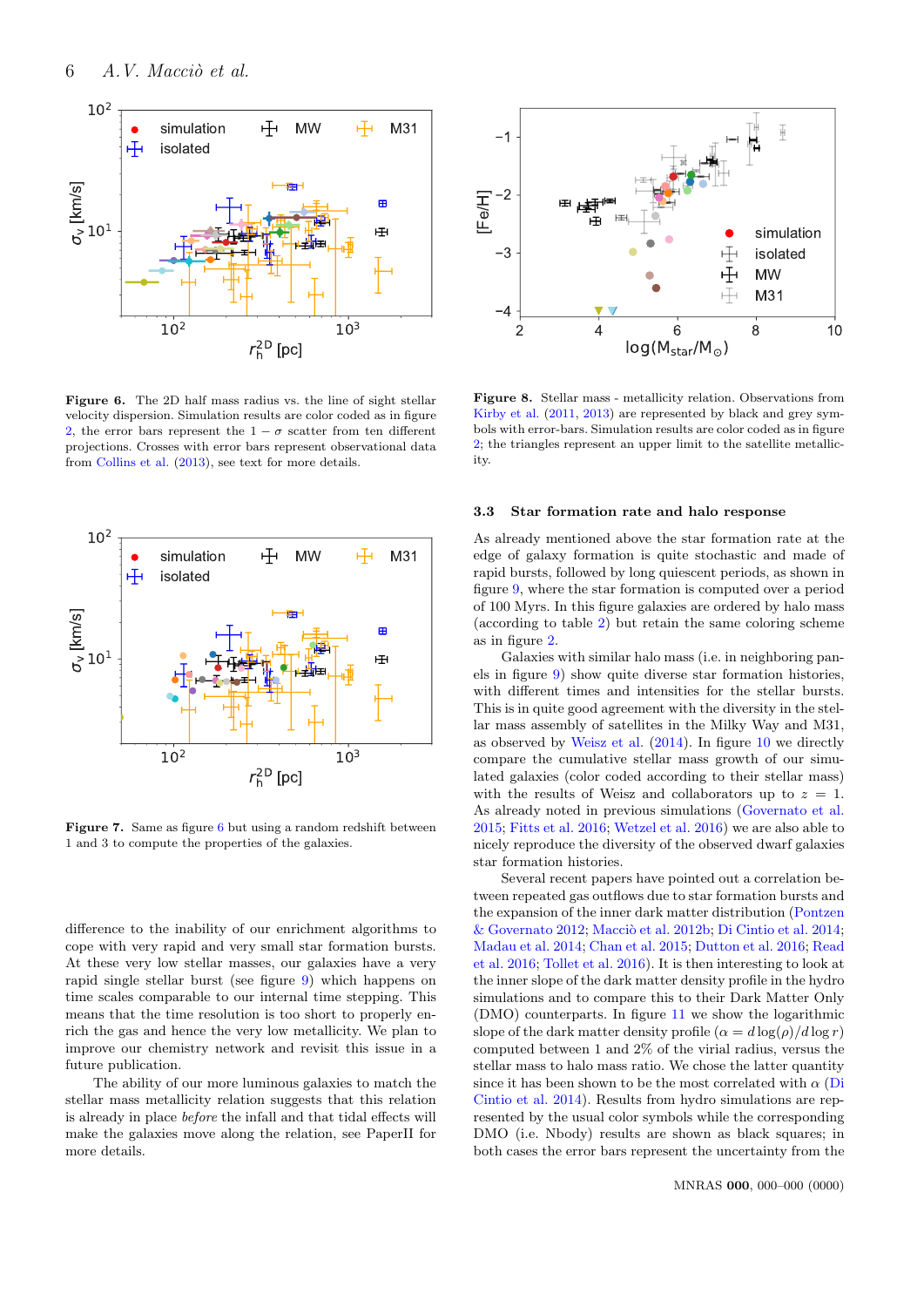

Figure 9. Galaxy star formation histories computed over a period of 100 Myrs. The galaxies are ordered with decreasing total mass (as in table [2\)](#page-2-0). The values of the stellar masses are reported in each single box. The color coding is the same as in figure [2.](#page-3-1)

fitting routine. In the same plot we show the fitting formula from [Tollet et al.](#page-11-5) [\(2016\)](#page-11-5), which was based on the analysis of 90 galaxies from the NIHAO suite [\(Wang et al.](#page-11-2) [2015\)](#page-11-2).

There is a quite good agreement with the results from [Tollet et al.](#page-11-5) [\(2016\)](#page-11-5), (see also [Chan et al.](#page-10-25) [2015\)](#page-10-25), meaning that we see a partial halo expansion for a star formation efficiency  $(M_{\text{star}}/M_{200})$  close to  $10^{-3}$  (the first two points on the right), but then for lower star formation efficiency our galaxies retain the same dark matter density profiles as their pure N-body counterparts. Baryons are able to alter dark matter profiles possibly only in very massive satellites, while smaller objects are supposed to retain the typical CDM cuspy Einasto-like profiles (Dutton  $\&$  Maccio [2014\)](#page-10-61) as already pointed out in several previous studies like (e.g. [Governato et al.](#page-10-21) [2012;](#page-10-21) Oñorbe et al. [2015,](#page-10-23) and references therein)

In figure [12](#page-7-2) following [Governato et al.](#page-10-21) [\(2012\)](#page-10-21) we also show the same slope  $\alpha$  as a function of stellar mass to facilitate a possible comparison with observations, symbols have the same meaning as in figure [11.](#page-7-1)

Our choice of measuring the profile slope between 1 and 2% of the virial radius is somehow arbitrary; for this reason we also compute it at a more natural length scale as the 2D half mass radius  $(r_h^{2D},$  for this measurement we used five

MNRAS 000, 000–000 (0000)

<span id="page-6-0"></span>

<span id="page-6-1"></span>**Figure 10.** Cumulative stellar mass growth up to  $z = 1$ . Simulations are color coded according to their final stellar mass (right side bar). Observations from [Weisz et al.](#page-11-9) [\(2014\)](#page-11-9) are also limited to  $z = 1$  and are shown in grey.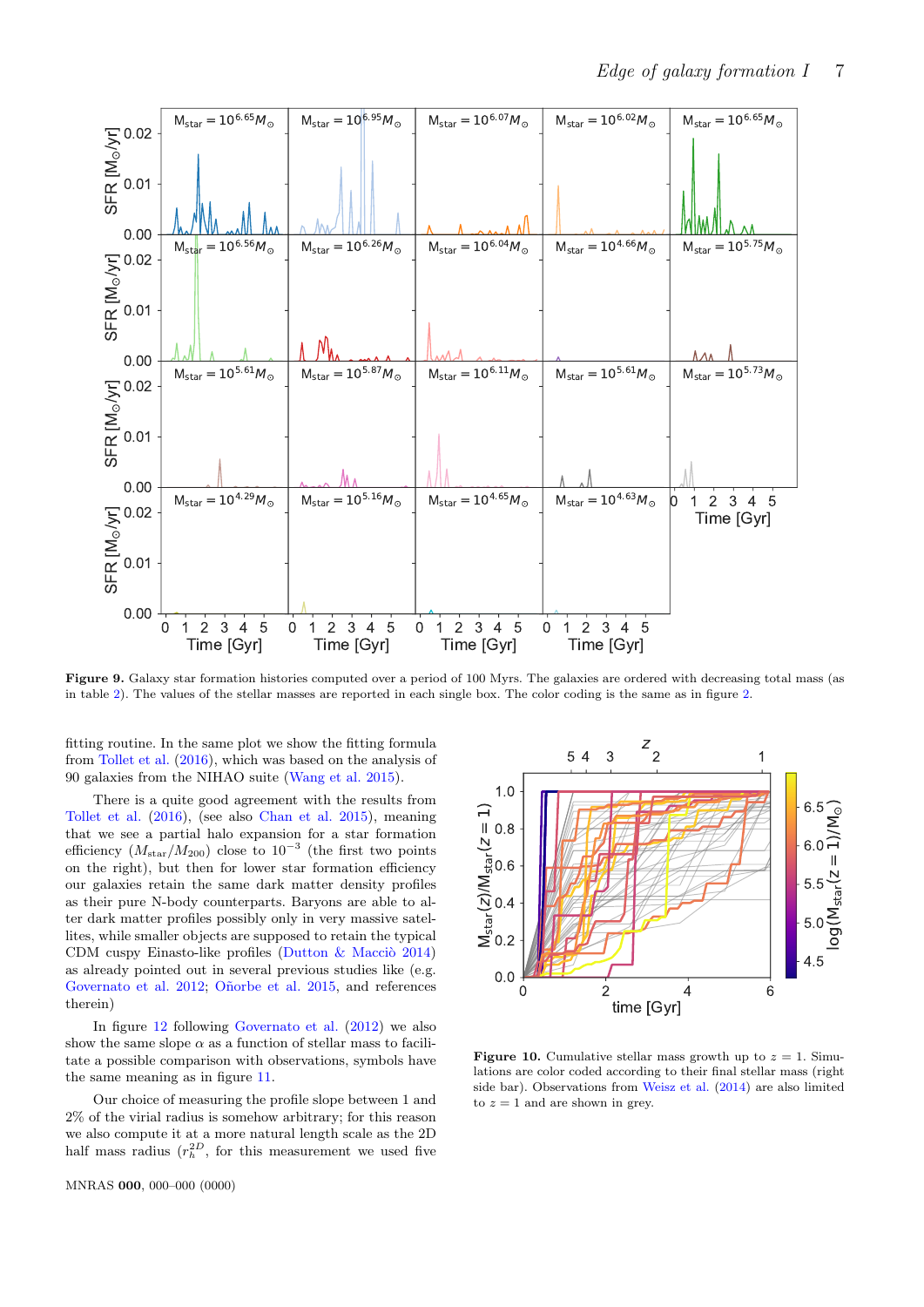

<span id="page-7-1"></span>Figure 11. Logarithmic slope of the dark matter halo profiles in the hydro simulation (color symbols) and in the dark matter only simulation (black dots). The solid line shows the fitting formula proposed in the NIHAO-IV paper (Tollet et al. 2016). The slope  $\alpha$  is computed between 1 and 2% of the virial radius, while the error bars represent the uncertainty from the fitting routine.



<span id="page-7-2"></span>Figure 12. Logarithmic slope of the dark matter halo profiles in the hydro simulation (color symbols) and in the dark matter only simulation (black dots) as a function of galaxy stellar mass. The slope  $\alpha$  is computed between 1 and 2% of the virial radius.

equally spaced logarithmic bins around the radius.). Figure [13](#page-7-3) shows the behavior of this new measurement of alpha as a function of the galaxy stellar mass. By comparing the slope for the Dark Matter Only (DMO) simulations with the one of the Hydro ones, also in this case there seems to be a particular stellar mass (around  $M_{\rm star} \approx 10^6 \text{M}_{\odot}$ ) above which the dark matter profiles becomes flatter in the hydro simulations. It is also interesting to note that for very low stellar masses, the hydro simulations are slightly contracted w.r.t. N-body ones on the scale of  $r_h^{2D}$ .

Recently [Read et al.](#page-10-60) [\(2016\)](#page-10-60) presented very high resolution simulations of isolated dwarf galaxies reporting that if star formation proceeds for long enough, dark cores of size comparable to  $r_h^{2D}$  always form. The key factor is to have an extended star formation period, of about 4 Gyr for a  $10^8 \ \mathrm{M}_{\odot}$ halo and 14 Gyr for  $10^9$  M<sub> $\odot$ </sub> one. Our galaxies from one side seem to support Read et al. findings in a sense that galax-



<span id="page-7-3"></span>Figure 13. Logarithmic slope of the dark matter halo profiles at the scale of the half mass radius. Color symbols represent the hydro simulation (same scheme as previous plots), the black squares the dark matter only runs.

ies with "continuous" star formation do seem to have flat profiles at the half mass radius, as can be seen by looking at the galaxies in the first row of figure [9](#page-6-0) and their respective position in figure [13.](#page-7-3) On the other hand none of our low (stellar) mass galaxies has a cored profile, not even at the half mass radius. This could be an indication that in a more realistic, cosmological set up (which also includes the UV background, an ingredient missing in Read et al. ) all star formation histories are indeed truncated after the first bursts and no cores should be expected in low mass galaxies.

A corollary of our simulation results is that, under the assumption that environmental process do not strongly modify the dark matter distribution (see PaperII), a firm detection of a large core in any of the Milky Way satellites with a stellar mass below few  $10^6 M_{\odot}$  will call for a revision of the simple Cold Dark Matter model . It will possibly point towards a different nature for dark matter, either warm (but see Macciò et al. [2012a\)](#page-10-62), or self interacting [\(Vogelsberger](#page-11-10) [et al.](#page-11-10) [2014b;](#page-11-10) [Elbert et al.](#page-10-63) [2015\)](#page-10-63) or even more exotic models  $(e.g. Macciò et al. 2015).$  $(e.g. Macciò et al. 2015).$  $(e.g. Macciò et al. 2015).$ 

# <span id="page-7-0"></span>3.4 Diversity of star formation histories and the DM assembly

In this section we want to better understand the origin of the diversity in star formation histories shown in figure [9.](#page-6-0) To this extent, we will focus our attention on just four haloes that have very similar dark matter masses, all around  $10^{9.75}$ M $\odot$ . but have considerably different stellar masses at  $z = 1$  from  $4.5 \times 10^4$  to  $3.63 \times 10^6$ M<sub>o</sub>.

In figure [14](#page-9-3) we show the star formation histories of these four galaxies (upper panels) compared to their inner mass accretion (middle panels) defined as the mass within a sphere of 2 kpc from the center of the galaxy.

There is a clear correlation between the infall of new mass (gas and dark matter) and the onset of star formation. This is particularly evident in the case of sudden jumps in the enclosed mass, as for example at  $t \approx 1$  Gyr for the second (green) and the third (red) object. These are clearly major merger events that are able to double the mass in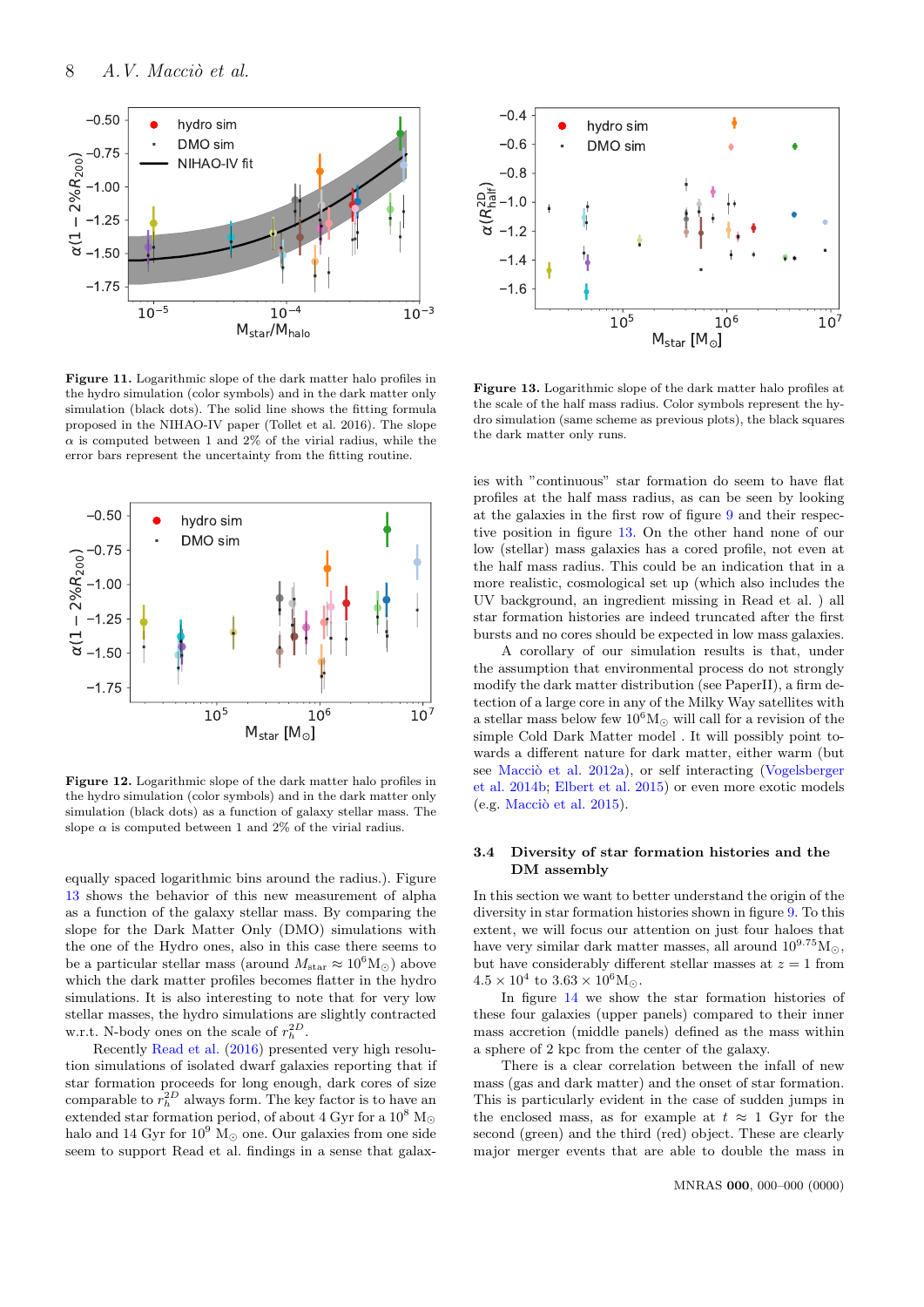practically less than 100 Myrs, as we have also confirmed by visual inspection. Corresponding to these mergers there is a quick rise in star formation, which in the case of the "red" galaxy is even followed by an extended ( $\approx 2 \text{ Gyr}$ ) period of activity.

On the contrary, the fourth galaxy (purple) has an extremely quiet mass accretion history, characterized by continuous smooth accretion and no mergers. In this case the star formation is limited to a single early burst which led to a very low stellar mass at  $z = 1$ .

The increase in SFR is due to two effects: the merging halo brings in new gas for star formation but it also compresses (due to shocks) the gas inside the main halo, increasing its density and hence reducing the cooling time.

In order to disentangle these two effects, for every newly formed star (during the SF peak) we traced back the origin of its parent gas particle and checked if it was outside the virial radius at the previous snapshot (about 500 Myrs ago), meaning that that gas particle came in inside the merging halo. The results are shown in the lowest panels of figure [14.](#page-9-3) For the two galaxies that undergone a merger, about half of the newly formed stars were generated from "ex-situ" gas particles. This results, even though based only on two galaxies, seem to imply that there is an equal contribution of new and old gas to star formation.

Overall our analysis suggest that the large scatter in the stellar mass halo mass relation we find at the "edge" of galaxy formation is due to the strong impact that mergers have in triggering star formation and to their intrinsically stochastic nature.

## 3.5 Dark haloes

A shown in figure [2,](#page-3-1) almost half of the haloes with a mass below  $5 \times 10^9$ M<sub> $\odot$ </sub> did not manage to form any stars, and remained dark. This is due to the effect of the ultraviolet (UV) background parameterized following [Haardt & Madau](#page-10-65) [\(2001\)](#page-10-65). This background takes into account the ionization field produced by quasars and stars and quenches star formation in small galaxies by photo-heating their gas, which gets too hot to be confined in their shallow potential wells [\(Bullock et al.](#page-10-66) [2000;](#page-10-66) [Somerville](#page-10-67) [2002;](#page-10-67) [Okamoto et al.](#page-10-45) [2008\)](#page-10-45). The extent to which this field is able to affect star formation depends on the halo mass, and it is usually described by the so called characteristic mass  $(M_c)$  which is defined as the mass at which haloes on average have lost half of their baryons (e.g. [Simpson et al.](#page-10-22) [2013\)](#page-10-22)

In figure [15](#page-10-68) following [Fitts et al.](#page-10-24) [\(2016\)](#page-10-24), we show the mass accretion history of nine haloes, four dark (black lines) and five luminous (colored lines), that have similar masses at  $z = 1$ , together with the redshift evolution of the characteristic mass as computed by [Okamoto et al.](#page-10-45) [\(2008,](#page-10-45) dashed grey line). Luminous haloes have a more rapid accretion history which brings their virial masses above  $M_c$  at high redshift, allowing then gas to successfully cool in the center of the halo. The three dark haloes, despite achieving the same final  $(z = 1)$  mass as the luminous ones, are characterized by a slow mass accretion at high redshift (Benítez-Llambay [et al.](#page-9-4) [2017\)](#page-9-4). This sets them below the critical mass at any redshift, and hence their gas cooling is strongly suppressed in agreement with previous works [\(Sawala et al.](#page-10-14) [2016b;](#page-10-14) [Fitts](#page-10-24) [et al.](#page-10-24) [2016,](#page-10-24) and references therein)

# 4 DISCUSSION AND CONCLUSIONS

In this work we have presented a large set of cosmological hydrodynamical simulations of the formation of several galaxies at the lower "edge" of the galaxy mass spectrum. We have simulated a total of 27 haloes with masses (at  $z = 1$ ) between  $5\times 10^8 < M_{200} < 2\times 10^{10}~{\rm M}_\odot$  . These simulations are aimed to characterize the formation and evolution of todays galactic satellites before they are accreted onto their parent halo. Using the zoom-in technique we are able to attain a very high resolution both in mass (down to few  $10^2$ )  $M_{\odot}$  for gas) and space (with a softening of 20 pc).

Out of our 27 simulations, 19 end up with luminous haloes with stellar masses between  $2 \times 10^4$  and  $5 \times 10^6$ M<sub>O</sub>, while eight do not form any stars.

The luminous satellites successfully reproduce the main scaling relations of todays Milky Way and M31 satellites, namely the size-velocity dispersion relation and the stellar mass metallicity relation. They have quite diverse star formation rates, ranging from "extended" bursty SF histories to a single star formation episode in agreement with previous simulations [\(Governato et al.](#page-10-55) [2015;](#page-10-55) [Fitts et al.](#page-10-24) [2016\)](#page-10-24). This large diversity generates a large scatter in the stellar mass - halo mass relation. While the mean values are consistent with the extrapolated results of  $z = 1$  abundance matching results from Moster et al. 2013, the scatter, at a fixed halo mass can be as large as two orders of magnitude, with a standard deviation of 0.45 dex.

By comparing the mass accretion and the star formation histories of four haloes with the same final  $(z = 1)$  total halo mass (but different stellar masses) we establish a clear correlation between the large deviation in the final stellar mass and the occurrence (or lack thereof) of substantial mergers events, which strongly impact the star formation rate even in such small objects. Mergers have a double effect, first to bring in new gas and second to compress and enhance cooling of gas already in the halo. The intrinsic stochasticity of halo mergers explains the large scatter in stellar mass at a fixed halo mass.

On the other hand eight haloes (out of 27) did not form any stars, despite having at  $z = 1$  masses that are comparable if not higher than luminous haloes. The presence of an uniform UV background is the main reason for the lack of gas cooling and hence star formation in these haloes. We have shown that these haloes have a very *slow* mass accretion history which keeps them below the critical mass to retain their baryons [\(Gnedin](#page-10-43) [2000;](#page-10-43) [Hoeft et al.](#page-10-44) [2006;](#page-10-44) [Okamoto](#page-10-45) [et al.](#page-10-45) [2008\)](#page-10-45) and reach high enough gas densities to have efficient cooling.

Finally we look at the response of the dark matter distribution to galaxy formation in our galaxies. As in previous works [\(Di Cintio et al.](#page-10-57) [2014;](#page-10-57) [Chan et al.](#page-10-25) [2015;](#page-10-25) [Tollet et al.](#page-11-5) [2016\)](#page-11-5) we find that the slope of the DM profile  $(\alpha)$ , calculated between 1-2% of the virial radius, correlates well with the efficiency of star formation, defined as the ratio between stellar and halo mass. When compared with results from more massive galaxies from the NIHAO simulation suite [\(Wang](#page-11-2) [et al.](#page-11-2) [2015\)](#page-11-2) our galaxies seem to sit on the same relation as their more massive counterparts.

Our results make the clear prediction that baryonic effects can be neglected in isolated galaxies with stellar masses below few  $10^6 M_{\odot}$ , on these scales the dark matter will re-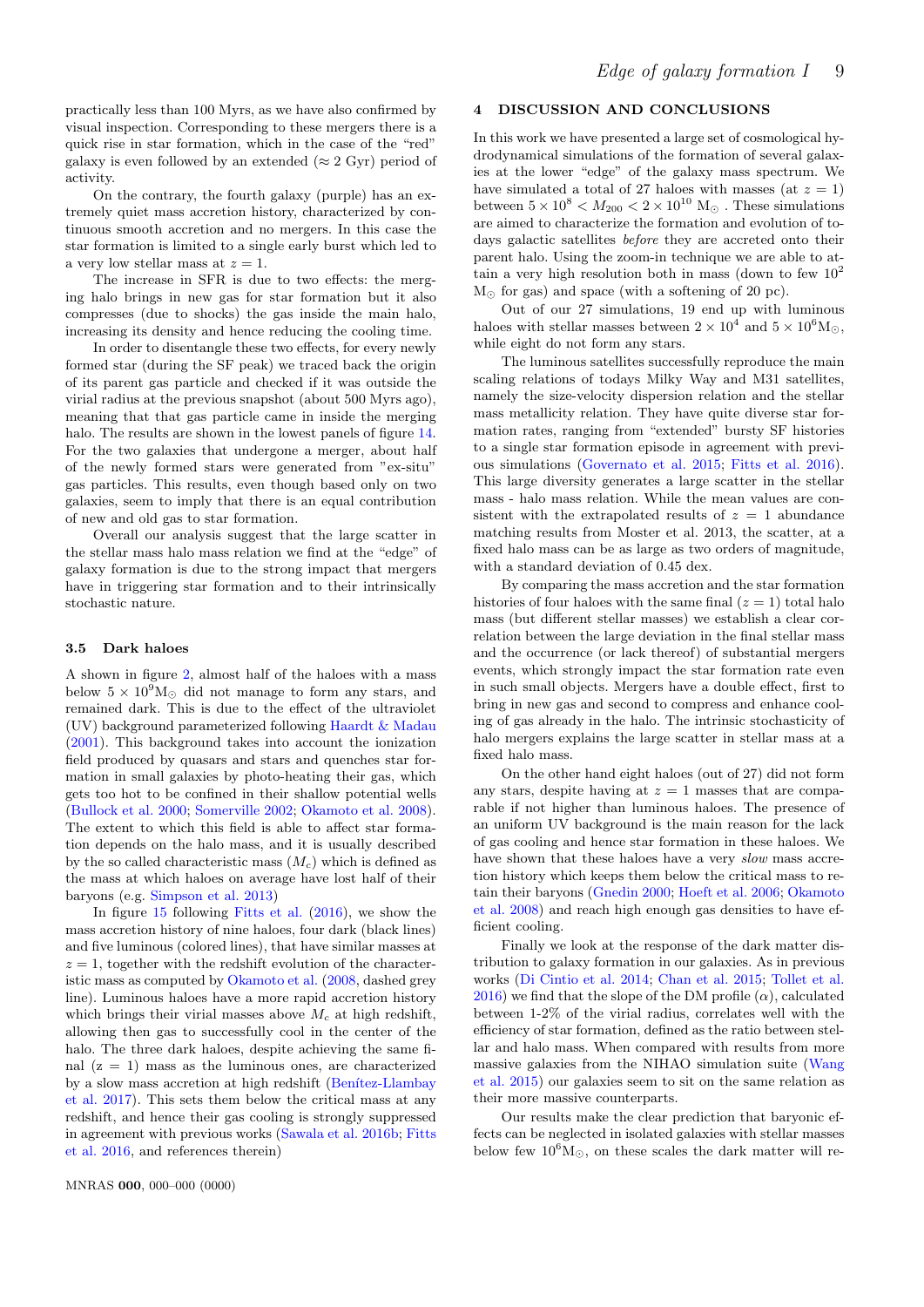

Figure 14. The star formation rate (upper panels), the mass accretion history (middle panels) and the fraction of stars form from in-situ vs. ex-situ gas particles (lower panesl). The results are shown for four galaxies with similar halo mass at  $z = 1$ , but very different stellar mass. There is a clear correlation between mergers, i.e. sudden jump in the mass accretion history, and strong star formation episodes.

tain its initial cuspy slope as predicted from pure gravity simulations.

This result confirm and extends previous findings from other authors on slightly larger mass scales [\(Governato et al.](#page-10-21)  $2012$ ; Oñorbe et al.  $2015$ , e.g.) and they implie that the unambiguous discovery of a cored dark matter distribution in objects with stellar masses below this threshold, will force us to rethink the nature of dark matter, since in this case it will be very hard to invoke a baryonic solution to the problem.

Our paper covered only half of the life of these galaxies, from their formation untill the supposed time of accretion that we fix to redshift one. After being accreted, galaxies will be subject to tidal forces, ram pressure and stripping. All these effects will contribute to change some of the properties they had before accretion. In the companion paper (PaperII, Frings et al. 2017) we present an extensive analysis of these environmental effects, which will give a comprehensive picture of galaxy formation and evolution at the edge of its mass spectrum.

## <span id="page-9-3"></span>ACKNOWLEDGMENTS

The authors would like to thank M. Collins and D. Weisz for proving their observational data in electronic form. This research was carried out on the High Performance Computing resources at New York University Abu Dhabi; on the theo cluster of the Max-Planck-Institut für Astronomie and on the hydra clusters at the Rechenzentrum in Garching. AVM and TB acknowledge funding from the Deutsche Forschungsgemeinschaft via the SFB 881 program "The Milky Way System" (subproject A2). JF and AVM acknowledge funding and support by the graduate college "Astrophysics of cosmological probes of gravity" by Landesgraduiertenakademie Baden-Wüttemberg. AO acknowledges support from the German Science Foundation (DFG) grant 1507011 847150-0. C. Penzo is supported by funding made available by ERC-StG/EDECS n. 279954

## REFERENCES

<span id="page-9-0"></span>Aumer M., White S. D. M., Naab T., Scannapieco C., 2013, [MN-](http://dx.doi.org/10.1093/mnras/stt1230)[RAS,](http://dx.doi.org/10.1093/mnras/stt1230) [434, 3142](http://esoads.eso.org/abs/2013MNRAS.434.3142A)

<span id="page-9-4"></span><span id="page-9-2"></span><span id="page-9-1"></span>Behroozi P. S., Wechsler R. H., Conroy C., 2013, [ApJ,](http://dx.doi.org/10.1088/0004-637X/770/1/57) [770, 57](http://adsabs.harvard.edu/abs/2013ApJ...770...57B) Benítez-Llambay A., et al., 2017, [MNRAS,](http://dx.doi.org/10.1093/mnras/stw2982) [465, 3913](http://esoads.eso.org/abs/2017MNRAS.465.3913B) Bertschinger E., 2001, [ApJS,](http://dx.doi.org/10.1086/322526) [137, 1](http://adsabs.harvard.edu/abs/2001ApJS..137....1B)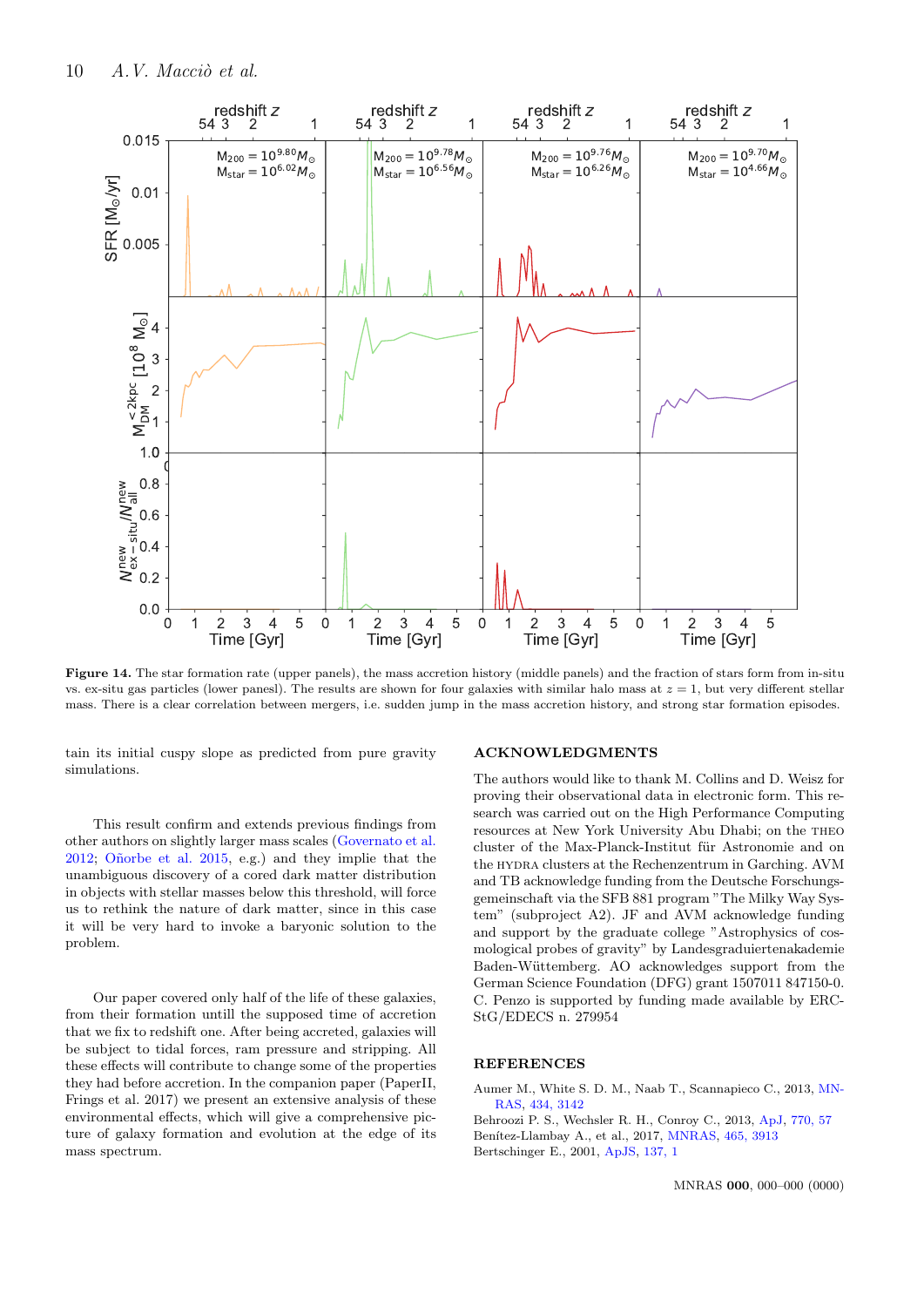

<span id="page-10-68"></span>Figure 15. Mass accretion history of luminous and dark haloes with similar  $z = 1$  masses. The grey dash line shows the characteristic mass  $M_c$  (mass at which haloes on average have lost half of their baryons) as computed by Okamoto et al. 2008.

- <span id="page-10-0"></span>Blumenthal G. R., Faber S. M., Primack J. R., Rees M. J., 1984, [Nature,](http://dx.doi.org/10.1038/311517a0) [311, 517](http://esoads.eso.org/abs/1984Natur.311..517B)
- <span id="page-10-9"></span>Boylan-Kolchin M., Bullock J. S., Kaplinghat M., 2011, [MNRAS,](http://dx.doi.org/10.1111/j.1745-3933.2011.01074.x) [415, L40](http://esoads.eso.org/abs/2011MNRAS.415L..40B)
- <span id="page-10-11"></span>Buck T., Macciò A. V., Dutton A. A., 2015, [ApJ,](http://dx.doi.org/10.1088/0004-637X/809/1/49) [809, 49](http://adsabs.harvard.edu/abs/2015ApJ...809...49B)
- <span id="page-10-12"></span>Buck T., Dutton A. A., Macciò A. V., 2016, [MNRAS,](http://dx.doi.org/10.1093/mnras/stw1232) [460, 4348](http://adsabs.harvard.edu/abs/2016MNRAS.460.4348B)
- <span id="page-10-66"></span>Bullock J. S., Kravtsov A. V., Weinberg D. H., 2000, [ApJ,](http://dx.doi.org/10.1086/309279) [539,](http://adsabs.harvard.edu/abs/2000ApJ...539..517B) [517](http://adsabs.harvard.edu/abs/2000ApJ...539..517B)
- <span id="page-10-25"></span>Chan T. K., Kereš D., Oñorbe J., Hopkins P. F., Muratov A. L., Faucher-Giguère C.-A., Quataert E., 2015, [MNRAS,](http://dx.doi.org/10.1093/mnras/stv2165) [454, 2981](http://esoads.eso.org/abs/2015MNRAS.454.2981C)
- <span id="page-10-30"></span>Chang J., Macciò A. V., Kang X., 2013, [MNRAS,](http://dx.doi.org/10.1093/mnras/stt434) [431, 3533](http://esoads.eso.org/abs/2013MNRAS.431.3533C)
- <span id="page-10-51"></span>Collins M. L. M., et al., 2013, [ApJ,](http://dx.doi.org/10.1088/0004-637X/768/2/172) [768, 172](http://adsabs.harvard.edu/abs/2013ApJ...768..172C)
- <span id="page-10-29"></span>D'Onghia E., Besla G., Cox T. J., Hernquist L., 2009, [Nature,](http://dx.doi.org/10.1038/nature08215) [460, 605](http://esoads.eso.org/abs/2009Natur.460..605D)
- <span id="page-10-57"></span>Di Cintio A., Brook C. B., Macciò A. V., Stinson G. S., Knebe A., Dutton A. A., Wadsley J., 2014, [MNRAS,](http://dx.doi.org/10.1093/mnras/stt1891) [437, 415](http://adsabs.harvard.edu/abs/2014MNRAS.437..415D)
- <span id="page-10-47"></span>Dutton A. A., 2012, [MNRAS,](http://dx.doi.org/10.1111/j.1365-2966.2012.21469.x) [424, 3123](http://adsabs.harvard.edu/abs/2012MNRAS.424.3123D)
- <span id="page-10-61"></span>Dutton A. A., Macciò A. V., 2014, *MNRAS*, [441, 3359](http://adsabs.harvard.edu/abs/2014MNRAS.441.3359D)
- <span id="page-10-20"></span>Dutton A. A., Macciò A. V., Stinson G. S., Gutcke T. A., Penzo C., Buck T., 2015, [MNRAS,](http://dx.doi.org/10.1093/mnras/stv1755) [453, 2447](http://adsabs.harvard.edu/abs/2015MNRAS.453.2447D)
- <span id="page-10-59"></span>Dutton A. A., et al., 2016, [MNRAS,](http://dx.doi.org/10.1093/mnras/stw1537) [461, 2658](http://adsabs.harvard.edu/abs/2016MNRAS.461.2658D)
- <span id="page-10-63"></span>Elbert O. D., Bullock J. S., Garrison-Kimmel S., Rocha M., Oñorbe J., Peter A. H. G., 2015, [MNRAS,](http://dx.doi.org/10.1093/mnras/stv1470) [453, 29](http://adsabs.harvard.edu/abs/2015MNRAS.453...29E)
- <span id="page-10-24"></span>Fitts A., et al., 2016, preprint, ([arXiv:1611.02281](http://arxiv.org/abs/1611.02281))
- <span id="page-10-6"></span>Flores R. A., Primack J. R., 1994, [ApJ,](http://dx.doi.org/10.1086/187350) [427, L1](http://esoads.eso.org/abs/1994ApJ...427L...1F)
- <span id="page-10-43"></span>Gnedin N. Y., 2000, [ApJ,](http://dx.doi.org/10.1086/317042) [542, 535](http://adsabs.harvard.edu/abs/2000ApJ...542..535G)
- <span id="page-10-21"></span>Governato F., et al., 2012, [MNRAS,](http://dx.doi.org/10.1111/j.1365-2966.2012.20696.x) [422, 1231](http://esoads.eso.org/abs/2012MNRAS.422.1231G)
- <span id="page-10-55"></span>Governato F., et al., 2015, [MNRAS,](http://dx.doi.org/10.1093/mnras/stu2720) [448, 792](http://adsabs.harvard.edu/abs/2015MNRAS.448..792G)
- <span id="page-10-65"></span>Haardt F., Madau P., 2001, in Neumann D. M., Tran J. T. V., eds, Clusters of Galaxies and the High Redshift Universe Observed in X-rays. ([arXiv:astro-ph/0106018](http://arxiv.org/abs/astro-ph/0106018))
- <span id="page-10-39"></span>Haardt F., Madau P., 2012, [ApJ,](http://dx.doi.org/10.1088/0004-637X/746/2/125) [746, 125](http://esoads.eso.org/abs/2012ApJ...746..125H)
- <span id="page-10-50"></span>Ho N., et al., 2012, [ApJ,](http://dx.doi.org/10.1088/0004-637X/758/2/124) [758, 124](http://adsabs.harvard.edu/abs/2012ApJ...758..124H)
- <span id="page-10-44"></span>Hoeft M., Yepes G., Gottlöber S., Springel V., 2006, [MNRAS,](http://dx.doi.org/10.1111/j.1365-2966.2006.10678.x) [371, 401](http://adsabs.harvard.edu/abs/2006MNRAS.371..401H)
- <span id="page-10-18"></span>Hopkins P. F., Kereš D., Oñorbe J., Faucher-Giguère C.-A., Quataert E., Murray N., Bullock J. S., 2014, [MNRAS,](http://dx.doi.org/10.1093/mnras/stu1738) [445,](http://adsabs.harvard.edu/abs/2014MNRAS.445..581H)

MNRAS 000, 000–000 (0000)

[581](http://adsabs.harvard.edu/abs/2014MNRAS.445..581H)

- <span id="page-10-10"></span>Ibata R. A., et al., 2013, [Nature,](http://dx.doi.org/10.1038/nature11717) [493, 62](http://adsabs.harvard.edu/abs/2013Natur.493...62I)
- <span id="page-10-28"></span>Kang X., van den Bosch F. C., 2008, [ApJ,](http://dx.doi.org/10.1086/587620) [676, L101](http://esoads.eso.org/abs/2008ApJ...676L.101K)
- <span id="page-10-38"></span>Kannan R., Stinson G. S., Macciò A. V., Brook C., Weinmann S. M., Wadsley J., Couchman H. M. P., 2014, [MNRAS,](http://dx.doi.org/10.1093/mnras/stt2144) [437,](http://adsabs.harvard.edu/abs/2014MNRAS.437.3529K) [3529](http://adsabs.harvard.edu/abs/2014MNRAS.437.3529K)
- <span id="page-10-26"></span>Kazantzidis S., Kravtsov A. V., Zentner A. R., Allgood B., Nagai D., Moore B., 2004, [ApJ,](http://dx.doi.org/10.1086/423992) [611, L73](http://adsabs.harvard.edu/abs/2004ApJ...611L..73K)
- <span id="page-10-31"></span>Kazantzidis S., Mayer L., Callegari S., Dotti M., Moustakas L. A., 2017, [ApJ,](http://dx.doi.org/10.3847/2041-8213/aa5b8f) [836, L13](http://esoads.eso.org/abs/2017ApJ...836L..13K)
- <span id="page-10-54"></span>Kirby E. N., Cohen J. G., Smith G. H., Majewski S. R., Sohn S. T., Guhathakurta P., 2011, [ApJ,](http://dx.doi.org/10.1088/0004-637X/727/2/79) [727, 79](http://adsabs.harvard.edu/abs/2011ApJ...727...79K)
- <span id="page-10-52"></span>Kirby E. N., Cohen J. G., Guhathakurta P., Cheng L., Bullock J. S., Gallazzi A., 2013, [ApJ,](http://dx.doi.org/10.1088/0004-637X/779/2/102) [779, 102](http://adsabs.harvard.edu/abs/2013ApJ...779..102K)
- <span id="page-10-4"></span>Klypin A., Kravtsov A. V., Valenzuela O., Prada F., 1999, [ApJ,](http://dx.doi.org/10.1086/307643) [522, 82](http://adsabs.harvard.edu/abs/1999ApJ...522...82K)
- <span id="page-10-41"></span>Knollmann S. R., Knebe A., 2011, AHF: Amiga's Halo Finder (ascl:1102.009)
- <span id="page-10-33"></span>Komatsu E., et al., 2011, [ApJS,](http://dx.doi.org/10.1088/0067-0049/192/2/18) [192, 18](http://adsabs.harvard.edu/abs/2011ApJS..192...18K)
- <span id="page-10-48"></span>Koposov S. E., et al., 2011, [ApJ,](http://dx.doi.org/10.1088/0004-637X/736/2/146) [736, 146](http://adsabs.harvard.edu/abs/2011ApJ...736..146K)
- <span id="page-10-32"></span>Macciò A. V., Fontanot F., 2010, *MNRAS*, [404, L16](http://esoads.eso.org/abs/2010MNRAS.404L..16M)
- <span id="page-10-42"></span>Macciò A. V., Kang X., Fontanot F., Somerville R. S., Koposov S., Monaco P., 2010, [MNRAS,](http://dx.doi.org/10.1111/j.1365-2966.2009.16031.x) [402, 1995](http://adsabs.harvard.edu/abs/2010MNRAS.402.1995M)
- <span id="page-10-62"></span>Macciò A. V., Paduroiu S., Anderhalden D., Schneider A., Moore B., 2012a, [MNRAS,](http://dx.doi.org/10.1111/j.1365-2966.2012.21284.x) [424, 1105](http://adsabs.harvard.edu/abs/2012MNRAS.424.1105M)
- <span id="page-10-16"></span>Macciò A. V., Stinson G., Brook C. B., Wadsley J., Couchman H. M. P., Shen S., Gibson B. K., Quinn T., 2012b, [ApJ,](http://dx.doi.org/10.1088/2041-8205/744/1/L9) [744,](http://adsabs.harvard.edu/abs/2012ApJ...744L...9M) [L9](http://adsabs.harvard.edu/abs/2012ApJ...744L...9M)
- <span id="page-10-64"></span>Macciò A. V., Mainini R., Penzo C., Bonometto S. A., 2015, [MN-](http://dx.doi.org/10.1093/mnras/stv1680)[RAS,](http://dx.doi.org/10.1093/mnras/stv1680) [453, 1371](http://adsabs.harvard.edu/abs/2015MNRAS.453.1371M)
- <span id="page-10-58"></span>Madau P., Shen S., Governato F., 2014, [ApJ,](http://dx.doi.org/10.1088/2041-8205/789/1/L17) [789, L17](http://esoads.eso.org/abs/2014ApJ...789L..17M)
- <span id="page-10-19"></span>Marinacci F., Pakmor R., Springel V., 2014, [MNRAS,](http://dx.doi.org/10.1093/mnras/stt2003) [437, 1750](http://esoads.eso.org/abs/2014MNRAS.437.1750M)
- <span id="page-10-53"></span>Martin N. F., et al., 2014, [ApJ,](http://dx.doi.org/10.1088/2041-8205/793/1/L14) [793, L14](http://adsabs.harvard.edu/abs/2014ApJ...793L..14M)
- <span id="page-10-27"></span>Mayer L., Mastropietro C., Wadsley J., Stadel J., Moore B., 2006, [MNRAS,](http://dx.doi.org/10.1111/j.1365-2966.2006.10403.x) [369, 1021](http://esoads.eso.org/abs/2006MNRAS.369.1021M)
- <span id="page-10-7"></span>Moore B., 1994, [Nature,](http://dx.doi.org/10.1038/370629a0) [370, 629](http://esoads.eso.org/abs/1994Natur.370..629M)
- <span id="page-10-5"></span>Moore B., Ghigna S., Governato F., Lake G., Quinn T., Stadel J., Tozzi P., 1999, [ApJ,](http://dx.doi.org/10.1086/312287) [524, L19](http://adsabs.harvard.edu/abs/1999ApJ...524L..19M)
- <span id="page-10-36"></span>Moster B. P., Macciò A. V., Somerville R. S., Johansson P. H., Naab T., 2010, [MNRAS,](http://dx.doi.org/10.1111/j.1365-2966.2009.16190.x) [403, 1009](http://ads.ari.uni-heidelberg.de/abs/2010MNRAS.403.1009M)
- <span id="page-10-40"></span>Moster B. P., Naab T., White S. D. M., 2013, [MNRAS,](http://dx.doi.org/10.1093/mnras/sts261) [428, 3121](http://esoads.eso.org/abs/2013MNRAS.428.3121M)
- <span id="page-10-46"></span>Noh Y., McQuinn M., 2014, [MNRAS,](http://dx.doi.org/10.1093/mnras/stu1412) [444, 503](http://esoads.eso.org/abs/2014MNRAS.444..503N)
- <span id="page-10-23"></span>Oñorbe J., Boylan-Kolchin M., Bullock J. S., Hopkins P. F., Kereš D., Faucher-Giguère C.-A., Quataert E., Murray N., 2015, [MNRAS,](http://dx.doi.org/10.1093/mnras/stv2072) [454, 2092](http://adsabs.harvard.edu/abs/2015MNRAS.454.2092O)
- <span id="page-10-8"></span>Oh S.-H., et al., 2015, [AJ,](http://dx.doi.org/10.1088/0004-6256/149/6/180) [149, 180](http://adsabs.harvard.edu/abs/2015AJ....149..180O)
- <span id="page-10-45"></span>Okamoto T., Gao L., Theuns T., 2008, [MNRAS,](http://dx.doi.org/10.1111/j.1365-2966.2008.13830.x) [390, 920](http://adsabs.harvard.edu/abs/2008MNRAS.390..920O)
- <span id="page-10-3"></span>Peebles P. J. E., 1984, [ApJ,](http://dx.doi.org/10.1086/161714) [277, 470](http://esoads.eso.org/abs/1984ApJ...277..470P)
- <span id="page-10-34"></span>Penzo C., Macciò A. V., Casarini L., Stinson G. S., Wadsley J., 2014, [MNRAS,](http://dx.doi.org/10.1093/mnras/stu857) [442, 176](http://adsabs.harvard.edu/abs/2014MNRAS.442..176P)
- <span id="page-10-2"></span>Perlmutter S., et al., 1999, [ApJ,](http://dx.doi.org/10.1086/307221) [517, 565](http://esoads.eso.org/abs/1999ApJ...517..565P)
- <span id="page-10-56"></span>Pontzen A., Governato F., 2012, [MNRAS,](http://dx.doi.org/10.1111/j.1365-2966.2012.20571.x) [421, 3464](http://adsabs.harvard.edu/abs/2012MNRAS.421.3464P)
- <span id="page-10-35"></span>Power C., Navarro J. F., Jenkins A., Frenk C. S., White S. D. M., Springel V., Stadel J., Quinn T., 2003, [MNRAS,](http://dx.doi.org/10.1046/j.1365-8711.2003.05925.x) [338, 14](http://adsabs.harvard.edu/abs/2003MNRAS.338...14P)
- <span id="page-10-60"></span>Read J. I., Agertz O., Collins M. L. M., 2016, [MNRAS,](http://dx.doi.org/10.1093/mnras/stw713) [459, 2573](http://adsabs.harvard.edu/abs/2016MNRAS.459.2573R)
- <span id="page-10-1"></span>Riess A. G., et al., 1998, [AJ,](http://dx.doi.org/10.1086/300499) [116, 1009](http://esoads.eso.org/abs/1998AJ....116.1009R)
- <span id="page-10-15"></span>Sawala T., et al., 2016a, [MNRAS,](http://dx.doi.org/10.1093/mnras/stv2597) [456, 85](http://adsabs.harvard.edu/abs/2016MNRAS.456...85S)
- <span id="page-10-14"></span>Sawala T., et al., 2016b, [MNRAS,](http://dx.doi.org/10.1093/mnras/stw145) [457, 1931](http://adsabs.harvard.edu/abs/2016MNRAS.457.1931S)
- <span id="page-10-13"></span>Schaye J., et al., 2015, [MNRAS,](http://dx.doi.org/10.1093/mnras/stu2058) [446, 521](http://esoads.eso.org/abs/2015MNRAS.446..521S)
- <span id="page-10-37"></span>Shen S., Wadsley J., Stinson G., 2010, [MNRAS,](http://dx.doi.org/10.1111/j.1365-2966.2010.17047.x) [407, 1581](http://adsabs.harvard.edu/abs/2010MNRAS.407.1581S)
- <span id="page-10-22"></span>Simpson C. M., Bryan G. L., Johnston K. V., Smith B. D., Mac Low M.-M., Sharma S., Tumlinson J., 2013, [MNRAS,](http://dx.doi.org/10.1093/mnras/stt474) [432,](http://esoads.eso.org/abs/2013MNRAS.432.1989S) [1989](http://esoads.eso.org/abs/2013MNRAS.432.1989S)
- <span id="page-10-67"></span>Somerville R. S., 2002, [ApJ,](http://dx.doi.org/10.1086/341444) [572, L23](http://adsabs.harvard.edu/abs/2002ApJ...572L..23S)
- <span id="page-10-17"></span>Stinson G. S., Brook C., Macciò A. V., Wadsley J., Quinn T. R., Couchman H. M. P., 2013, [MNRAS,](http://dx.doi.org/10.1093/mnras/sts028) [428, 129](http://adsabs.harvard.edu/abs/2013MNRAS.428..129S)
- <span id="page-10-49"></span>Tollerud E. J., et al., 2012, [ApJ,](http://dx.doi.org/10.1088/0004-637X/752/1/45) [752, 45](http://adsabs.harvard.edu/abs/2012ApJ...752...45T)